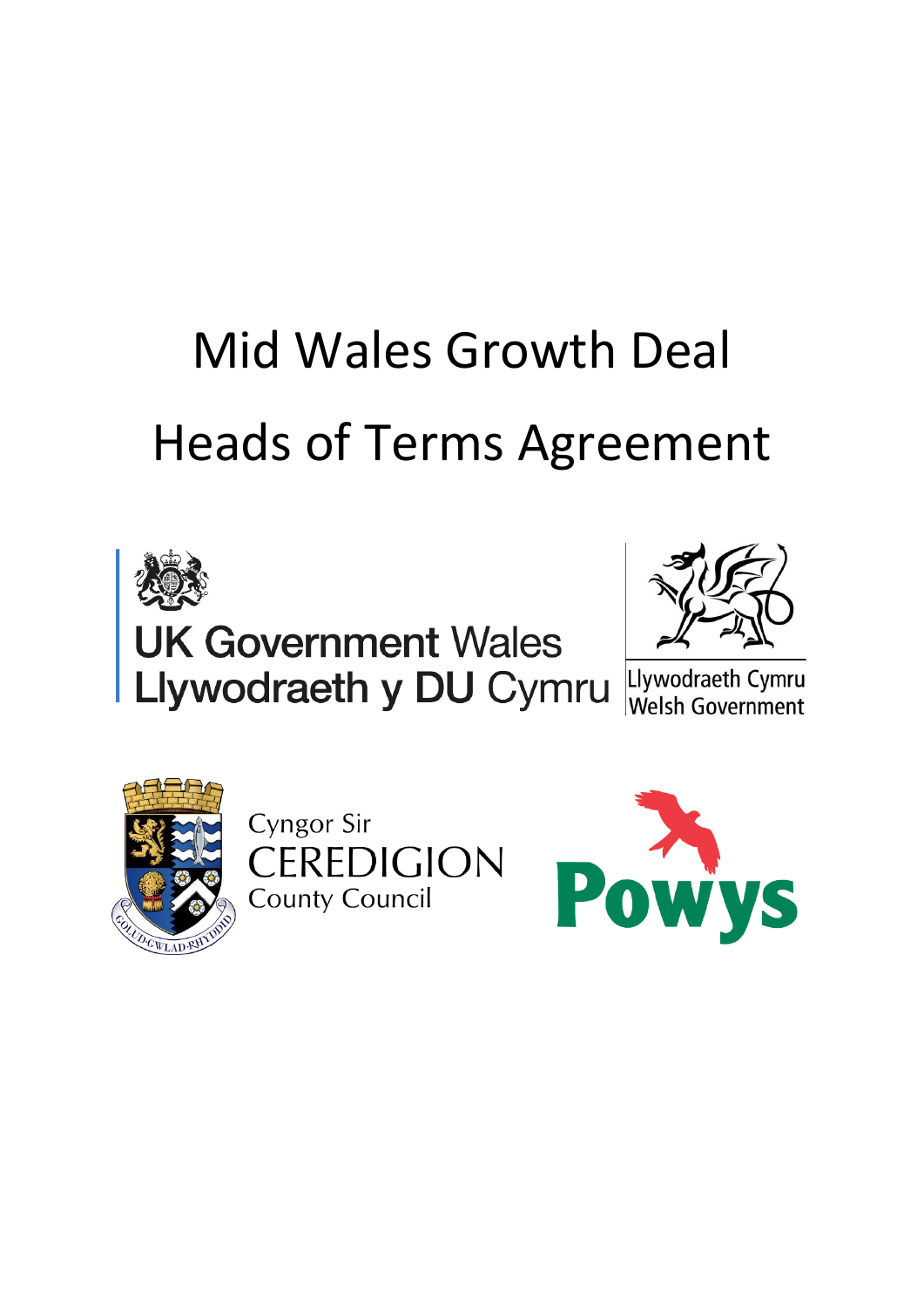Our signing of this document confirms our joint commitment to achieve the full implementation of the Mid Wales Growth Deal.

The Rt Hon Simon Hart MP Secretary of State for Wales UK Government

Lee Waters MS Deputy Minister for Economy and **Transport** Welsh Government

1 Janich Davies

David TC Davies MP Parliamentary Under Secretary of State for Wales UK Government

Rocencuie Manis.

Cllr Rosemarie Harris Leader Powys County Council

Cllr Ellen ap Gwynn Leader Ceredigion County Council

*All Parties to this Heads of Terms Agreement have provided their signatures electronically.*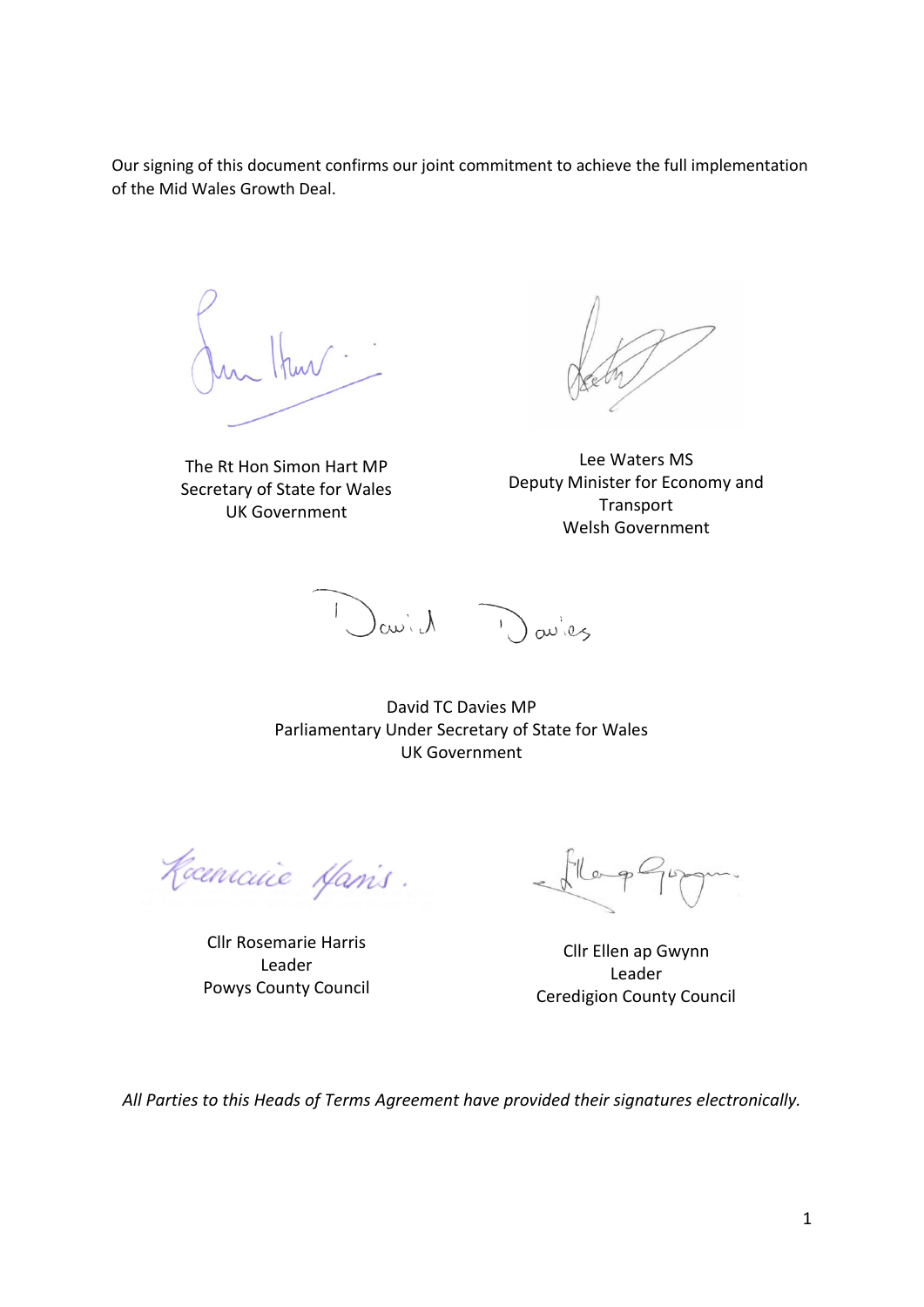## **BACKGROUND**

- 1. The Mid Wales region comprises the local authority areas of Ceredigion and Powys. Mid Wales has a strong track record of driving regional economic growth in partnership. Ever since the creation of the Growing Mid Wales Partnership in 2015, public, private and voluntary partners across the region have developed leadership and voice to influence and strengthen the focus on growing the Mid Wales economy.
- 2. The Mid Wales region was invited by the UK Government and the Welsh Government (the Governments) in 2017 to develop a Growth Deal, and partners have since been working to develop the necessary evidence baseline through detailed commissions and engagement to build a credible proposal, alongside a broader vision of regional investment.
- 3. In December 2019, Powys County Council and Ceredigion County Council (the Local Authorities) entered into an Inter-Authority Agreement (IAA) to formalise the collaboration and governance required to bring forward the development of the Mid Wales Growth Deal (the Deal), and to agree a Heads of Terms document with the Governments.
- 4. The IAA set the foundations for establishing regional governance in the form of a Joint Committee (Growing Mid Wales Board (GMWB)) and a private sector group (Economic Strategy Group). It also sets out the lead functions and authorities to support the process required to provide the advice, co-ordination and decision making to develop the Deal.
- <span id="page-2-0"></span>5. In May 2020, the GMWB approved the publication and submission to the Governments of the "Vision for Growing for Mid Wales" document<sup>i</sup>, which outlined the 'Strategic Economic Plan' for the Mid Wales region, as well as the proposed pathway for the development of the Deal. The document built on extensive stakeholder engagement and input to help shape the strategic context and case for investment in the Mid Wales region – setting the potential Deal in context as a key catalyst to transform the regional economy as part of a broader funding mix.
- 6. The Local Authorities and the Governments have agreed to work with one another to conclude a Growth Deal for the Mid Wales region. These Heads of Terms set out the intended scope of the Deal, upon which a portfolio of investments will transform the Mid Wales economy.
- 7. Together, the Local Authorities, the UK Government and the Welsh Government are referred to in this document as the Parties.
- 8. The GMWB will appoint one of the Local Authorities to act on behalf of both Local Authorities in assuming responsibility for receiving and utilising the funds for the Deal; in that capacity, the relevant Local Authority will be referred to as the "Accountable Body". This will be set out and agreed to as part of a second IAA (inter-authority agreement 2). A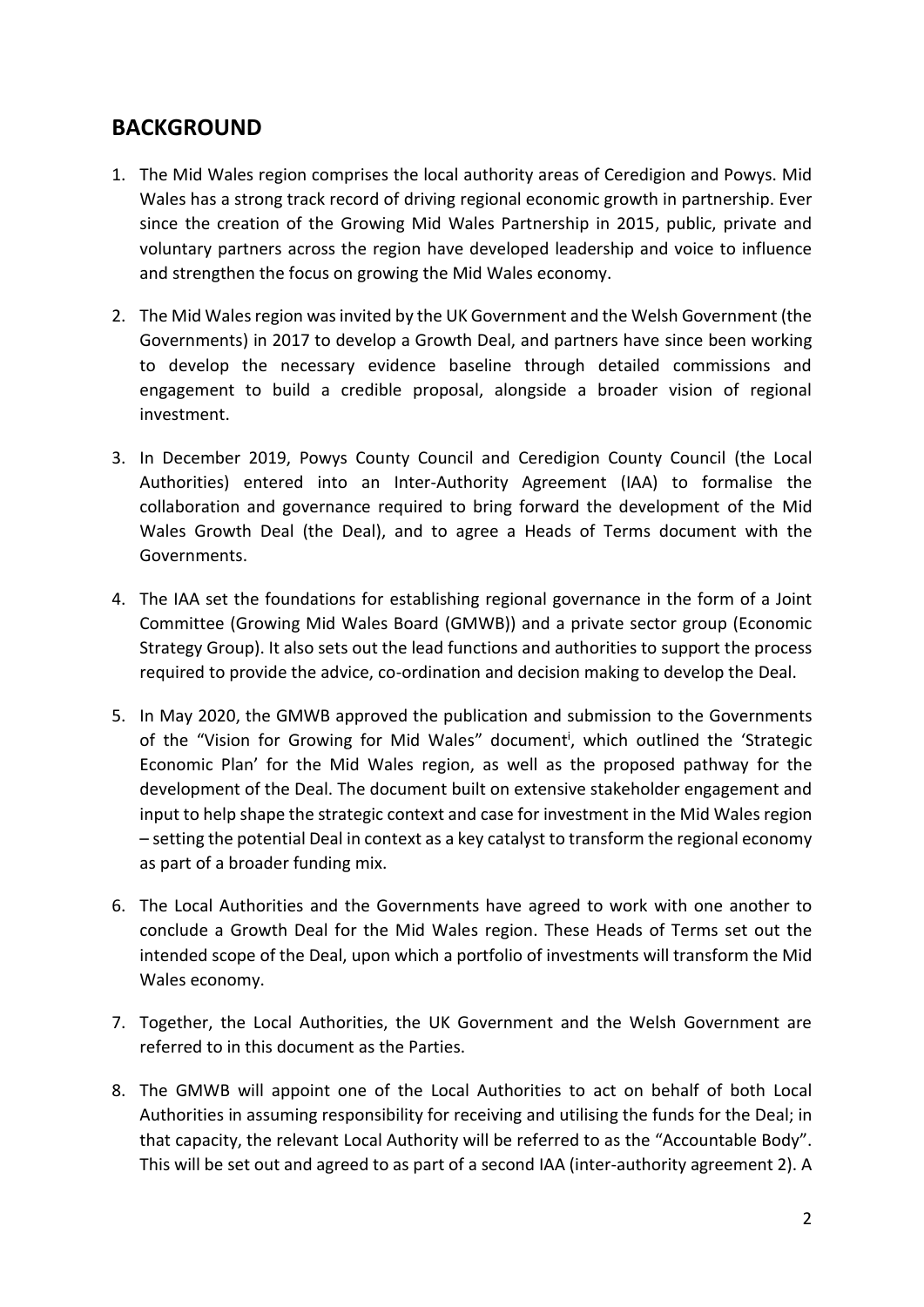Portfolio Management Office (PMO) will be established, and will act as the primary interface between the Local Authorities, the Governments and key stakeholders/advisers. The Accountable Body will hold the funds, and only use and release such funds in accordance with the terms of such funding (which will be set out in detail in the grant offer letters issued by the Welsh Government). The Accountable Body at present is Ceredigion County Council. The second Inter-Authority Agreement will confirm who is to be the Accountable Body for the delivery stage of the Deal.

- 9. The GMWB will be accountable for the overall delivery and success of the Deal, and for democratic, political and public accountability. The GMWB will be supported by the PMO and the Accountable Body (the latter will discharge its specific duties, on behalf of the GMWB, as set out in the then current IAA).
- 10. It is intended that the Deal will be documented in an agreement entered into by the Parties ("Final Deal Agreement"). The Parties aim to conclude the Final Deal Agreement as soon as practically possible following conclusion of these Heads of Terms.
- 11. Funding will be made available in the form of an award of funding letter from the Welsh Government; the award of funding will be made following the approval of a Portfolio Business Case underpinning the Final Deal Agreement, and only with compliance with the robust governance and assurance processes implemented.
- 12. Prior to the conclusion of the Final Deal Agreement, the GMWB will facilitate an arrangement whereby the two Local Authorities will enter into a more detailed governance agreement (i.e. a second Inter-Authority Agreement). This will further define the role, function, and membership of regional governance, as well as the relationship between the Accountable Body, the other local authorities, Governments and any key stakeholders/advisers to support the delivery phase of the Deal. It is intended that the second IAA will replace and supersede the first IAA.
- 13. Both Local Authorities have worked closely with the Governments and, to date, have appointed and utilised relevant expertise to ensure that the processes adopted are fully compliant with Treasury guidance and best practice of both Governments. The Local Authorities will be expected to continue to operate and co-operate in this vein, and with a view to collaborating and co-developing a portfolio approach (in line with emerging guidance from both Governments) that brings maximum value of the investment to the Mid Wales region.
- 14. The Governments will work collaboratively through the Welsh Cities and Growth Implementation Board as co-sponsors of the Deal. Both Governments recognise that embedding programme and project management in conjunction with formal assurance approval points ahead of signing the Final Deal Agreement will manage risk and improve delivery confidence. This approach will support all those responsible for successful delivery, whilst providing funders and other stakeholders with confidence that the portfolio can deliver on time, budget and quality.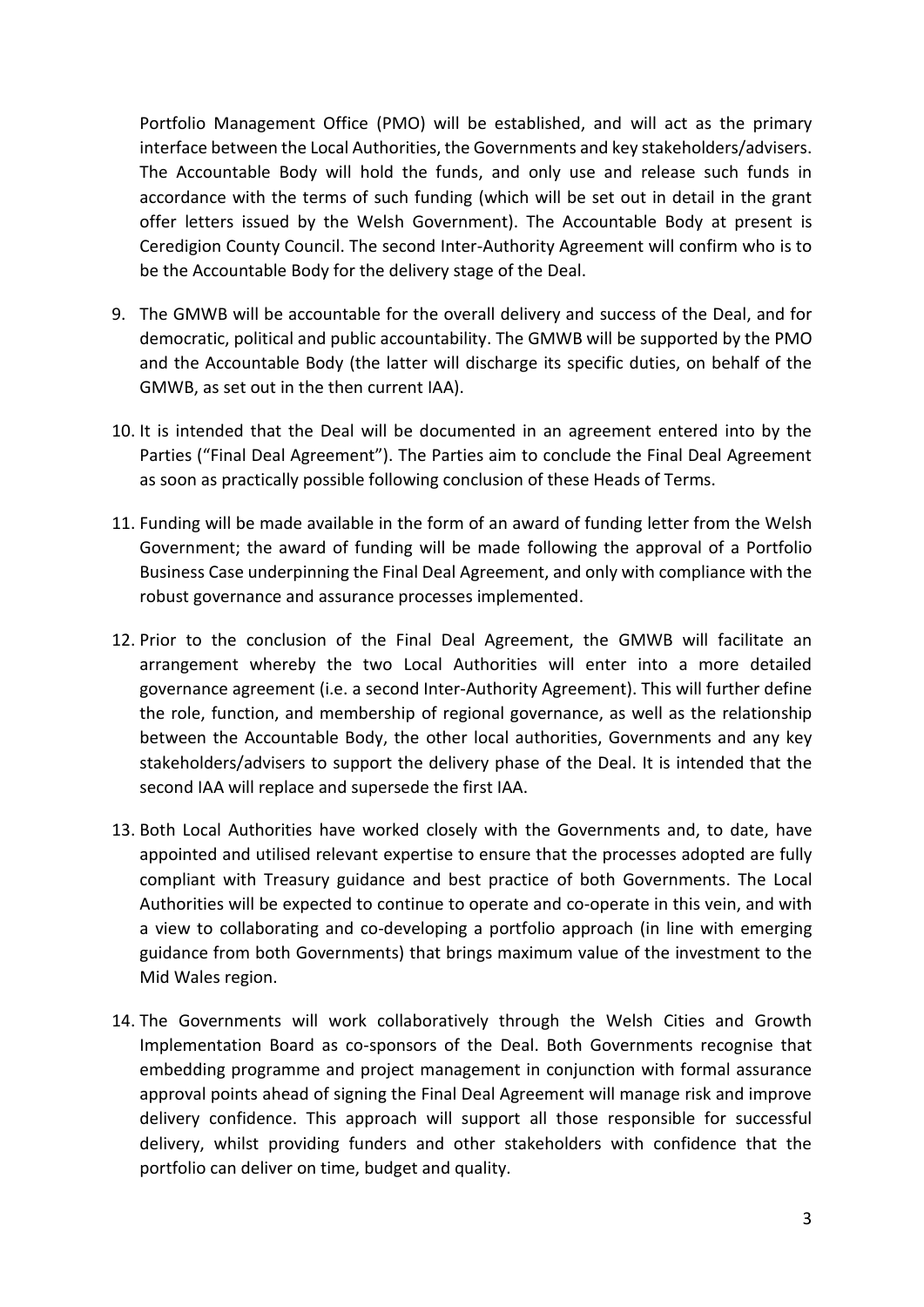# **EXECUTIVE SUMMARY**

- 15. Mid Wales comprises the two local authority areas of Ceredigion to the West, and Powys to the East; combined, the largely rural region accounts for 34% of the total land mass of Wales. It is home to a population of just over 200,000 people and is well-known for its natural beauty, research and industrial expertise, strong cultural identities and heritage. The Mid Wales economy is a critical component in driving and supporting intra-regional growth across Wales and the UK, contributing ~£3.6bn GVA annually<sup>ii</sup>.
- 16. Mid Wales is less well-known as a land of untapped economic opportunity. Where business survival rates outclass the Welsh average, and where the natural and academic assets offer an obvious choice for cutting-edge research, and combined with notable business strengths in key sectors, it provides strong opportunities to strengthen industry clusters. A region with a strong supply of talented and skilled labour, with strategic commuter links within and outside the region to other parts of Wales and cross-border into England.
- 17. The region's economy however has its challenges. Poor connectivity, lagging productivity, limited skills infrastructure, grid constraints and a lack of supporting business infrastructure currently hinder its residents and businesses. Proposals developed in the region designed to address these challenges, and harness the assets and opportunities, will be brought forward as a portfolio to secure capital investment. This will play a pivotal role in a broader investment strategy to realise the full extent of the ambition articulated in the Vision for Growing Mid Wales.
- 18. Both Governments will work collaboratively with the Local Authorities to deliver a Deal that will play a part in driving the recovery and future growth efforts across the Welsh and UK economies. It will follow a portfolio-managed approach over its 15 year timeframe. This will allow mature proposals to be brought forward as economic stimulus to support immediate recovery and longer-term renewal in the regional economy. The Deal is particularly well-placed to develop interventions that align with both Governments' ambitions to see the economy recover and prosper in the future.
- 19. Both Governments are committed to continuing their support for the region, and to harness its full economic potential. This "Heads of Terms" document defines the broad activities that the Governments will support, subject to confirmation that these activities are viable, offer value for money, and are deliverable, affordable and State Aid compliant (to the satisfaction of both Governments). It is understood by all Parties that this does not form a legally binding contract.
- 20. The Governments will commit up to £110m to the Deal. This will be expected to bring forward contributions from public and private partners in the region to maximise the leverage from the Deal, upon which the development of the portfolio will be framed.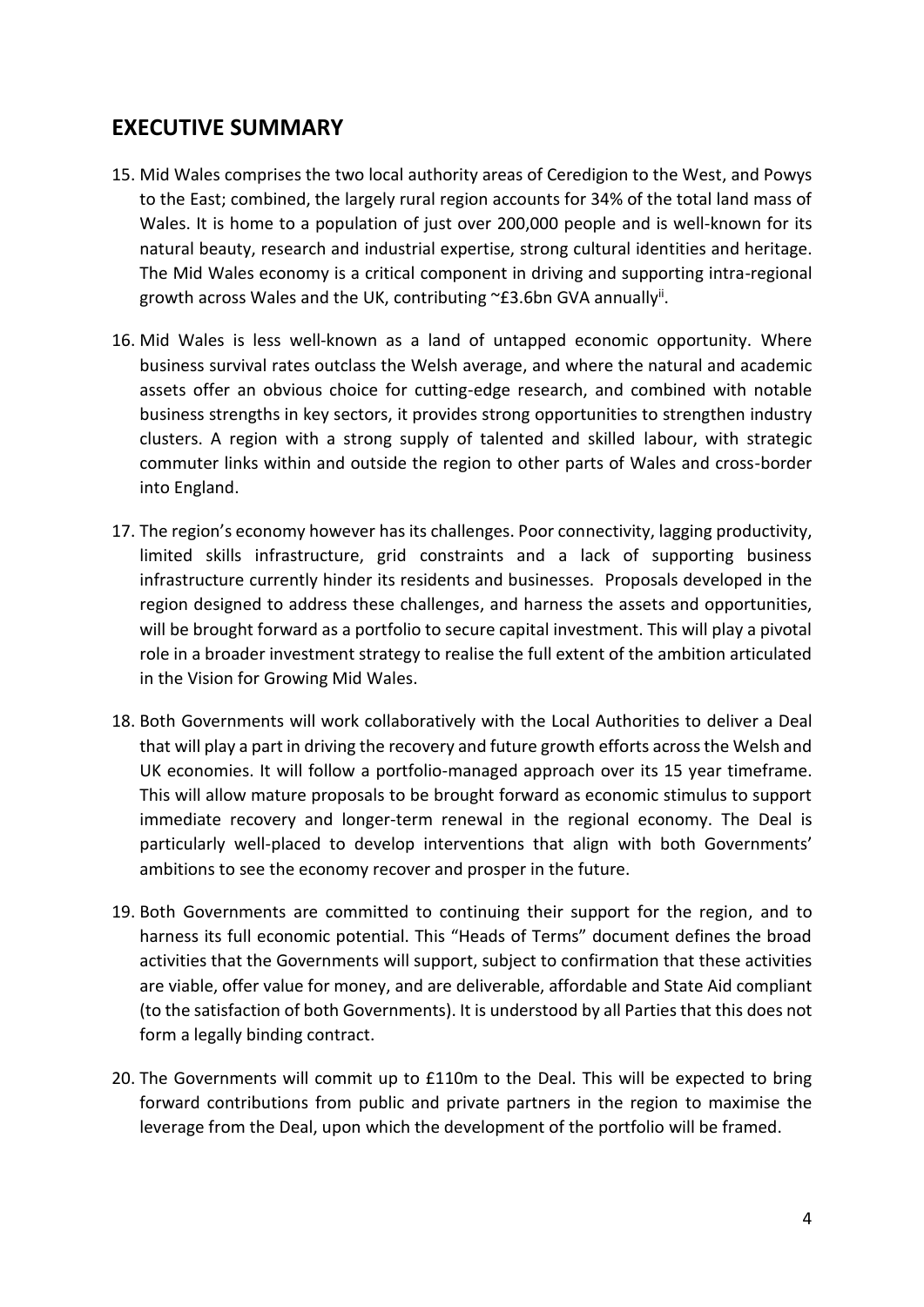# **THE OPPORTUNITY**

21. In May 2020, following extensive engagement and collaboration, the GMWB articulated the case for change for the Mid Wales economy and set the Deal in the context of a broader regional economic strategy for Mid Wales, setting out the ambition to:

"*take full advantage of the opportunities available to create and support economic and social growth by overcoming its challenges to become a fairer, smarter region that contributes to its full potential to address its productivity challenge.*" [i](#page-2-0)

- 22. Despite a succession of efforts to improve the regional economy over the years, Mid Wales continues to lag behind other Welsh and UK regions in a number of areas:
	- **Lagging productivity:** Mid Wales continues to lag behind other Welsh and UK regions in real and per head terms due to the seasonality and structure of its employment base. Mid Wales contributes £3.6bn in annual Gross Value Added (GVA) to the UK economy. This is amongst the lowest in the UK and compares to £65.1 billion for Wales as a whole, with Mid Wales contributing approximately 5.5% of the GVA generated by the Welsh economy. This proportion has remained constant over almost the last twenty years. Notably, Powys records the lowest performance for GVA per hour worked of all areas across the UK.
	- **Changing demographics:** reducing population figures and changing demographics, leading to a 'pinched middle' due to a relatively larger older population and a proportionately smaller working age population. Population projections for Mid Wales currently estimate a 16% decline in the working age population and 37% increase in the 65+ age group to 2039. Unless addressed, this predicted trend is likely to reduce the region's workforce over the next 15 years.
	- **Narrow and vulnerable economic base:** leading to employment and productivity imbalances. The largest GVA contributors are manufacturing, real estate and wholesale and retail. Whilst agriculture employs the most people, representing 37% of all businesses, it contributes comparatively less GVA. Seasonality also exacerbates the economic vulnerability, for with the tourism sector employing a significant number of people in Mid Wales (23,200 as of October 2019)iii.
	- **Projected employment decline:** Over the past five years, employment in Mid Wales has decreased by around 4%. Pre-Covid, the employment forecasts for Mid Wales were projecting significant reduction of total job numbers, which will now be in even sharper focus due to the lasting impacts of the pandemic on livelihoods.
	- **Static and weakening labour market:** gaps in skills provision and infrastructure to meet industry demands – this leads to reduced accessibility and equality of opportunity for young people, reinforcing migration from the Mid Wales region. Powys' commuting out of the region of ~3,495 especially highlight the need to improve employment opportunities in the region.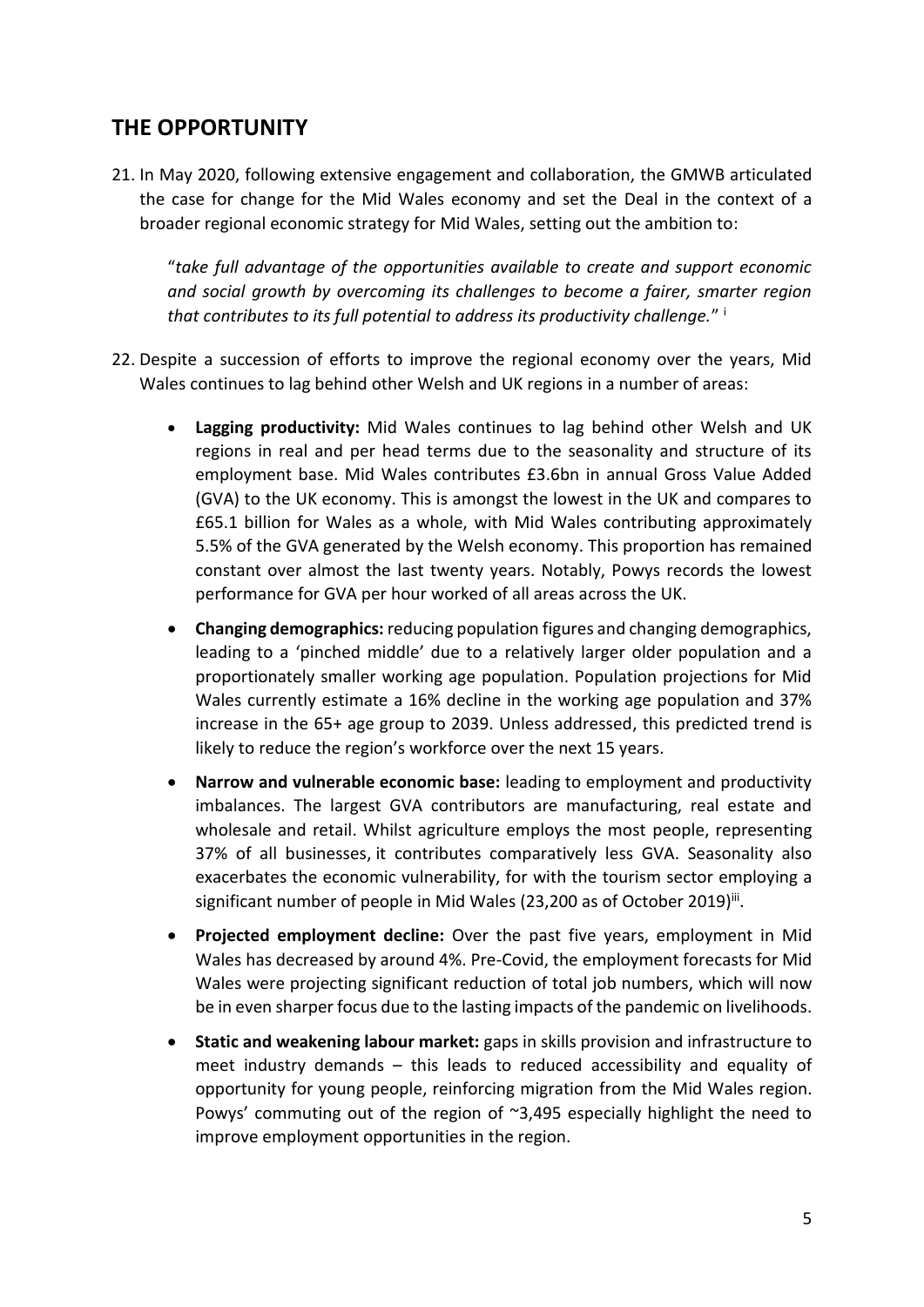- **Market failure:** Underlying structural economic weaknesses mutually reinforce market failure; evidenced by weak and relatively static commercial and residential build rates, declining and narrowing business base and the lagging development of digital, transport and energy grid infrastructure. For example, approximately 81% of premises in Mid Wales have the capability to connect to Superfast Broadband (30Mbps+); this is significantly lower than the overall figure for Wales (95%) and the UK (96%). Only 19% of the region currently has access to Ultrafast Broadband (100mbps+), compared to Wales (39.5%) and the UK (60%).
- **The hidden nature of a rural economy:** the relatively strong employment, and low unemployment data masks issues of low pay and underemployment. Average fulltime weekly earnings, for example, were 93% of the UK average in 2016, and 94 % of the Wales average in 2019.
- 23. Over a number of years, key stakeholders in the region have worked in a strong partnership to identify and respond to the needs and opportunities of the Mid Wales region; from the establishment of the Growing Mid Wales Partnership in 2015, to the recent work in establishing the GMWB and the private sector group. These arrangements have enabled the region to engage extensively and gather a significant evidence base to justify the need for investment in Mid Wales in the "Vision for Growing Mid Wales" document. This articulated clear opportunities to be exploited from existing drivers and assets in research, industrial and human capital to:
	- **Attract and develop industries that drive regional productivity, earnings and employment growth** – capitalising on the strengths of our research, industrial and skilled assets.
	- **Attract and unlock private sector investment** within the Mid Wales region by ensuring the right environment for growth.
	- **Position Mid Wales as a rural powerhouse** that develops existing industrial strengths to generate new industrial and employment opportunity.
	- **Reduce outward migration and retaining a skilled workforce** through industryled employment and skills support combined with clear employment pathways.
	- **Utilise Deal investments to influence and catalyse further investments** and policy changes to ensure equitable, inclusive growth across the whole Mid Wales region, positioning the Deal as a core component within wider regional economic recovery efforts.
- 24. A total of 8 strategic growth priorities have been identified in the regional strategy, upon which the Deal portfolio will be developed (outlined in the 'Portfolio' section of this document (below)).
- 25. The work of the GMWB and the implementation of the Mid Wales Deal should be a catalyst for wider co-operation to achieve the Deal, as well as both the Governments'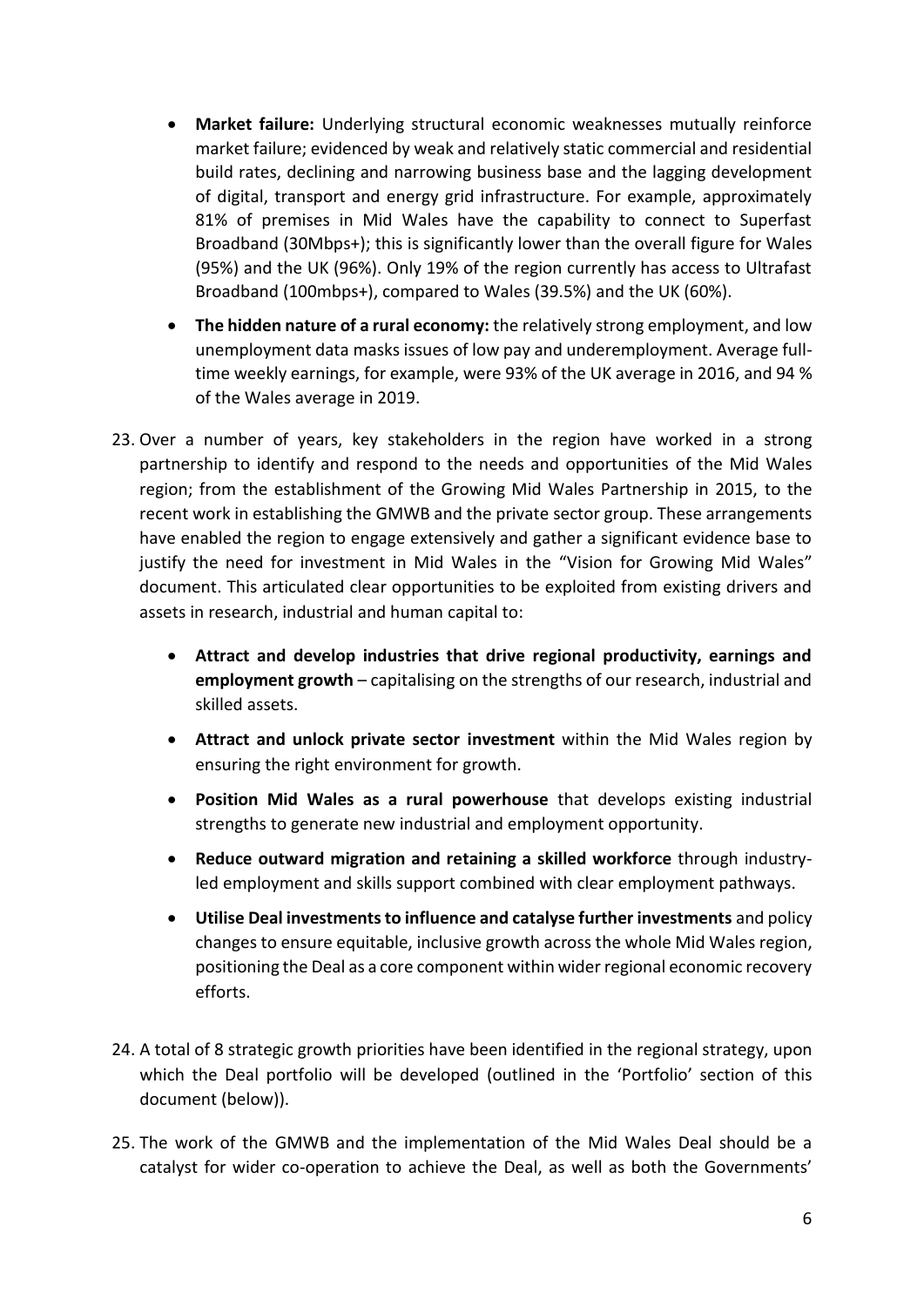objectives to support the regional economy. This in turn will catalyse, support, and deliver future growth for the long-term benefit of the citizens and businesses of Mid Wales.

- 26. The GMWB will form a PMO to co-ordinate the development and delivery of strategic interventions, including the Deal projects. The PMO will be operational in time for the delivery stage of the Deal and will be the Centre of Excellence for Portfolio, Programme and Project Management, responsible for the development, implementation and monitoring of programme and project arrangements and processes. The standards and procedures adopted by the PMO will be based on best practice from both the public and private sector (as appropriate). It will support the activities of the GMWB, and its regional governance, including the private sector advisory group (the Economic Strategy Group). It will serve as the primary officer interface with both Governments in relation to the Deal, forging a close working relationship with its key stakeholders across and outside the region.
- 27. The Deal will be delivered as set out in the "Portfolio Business Case" and supporting implementation plan; it will be developed and agreed with both Governments and also in accordance with the commitments to be developed as part of the Final Deal Agreement. The consequences of any failure to fulfil these conditions and commitments will also be agreed and set out in detail in the Final Deal Agreement.
- 28. The GMWB will work with the Governments to agree a communications strategy and protocol. The document will set out how communications about the Deal and its associated activities are taken forward in a way that meets the needs of the regional partners as well as both Governments. Communications approaches and strategies will be implemented to maximise engagement and participation, including the use of the Welsh language.

# **THE PORTFOLIO**

- 29. The Deal will be brought forward on the basis of a Portfolio Business Case, scoped and developed from the 8 strategic economic growth priorities identified in the "Vision for Growing Mid Wales" document:
	- **Agriculture, food & drink:** a strong and vibrant agricultural sector generating significant employment and produce to a nationally and internationally recognised standard, coupled with industrial and innovation strengths offers the opportunity to grow the economic base significantly and lead on new high-value food development.
	- **Applied research & innovation:** home to internationally-significant industries and internationally-recognised research and development assets and expertise that offer opportunities to catapult regional productivity growth.
	- **Strengthened tourism offer:** rich heritage, culture and outstanding natural assets underpin a vibrant tourism sector – offering a strong platform to drive new growth.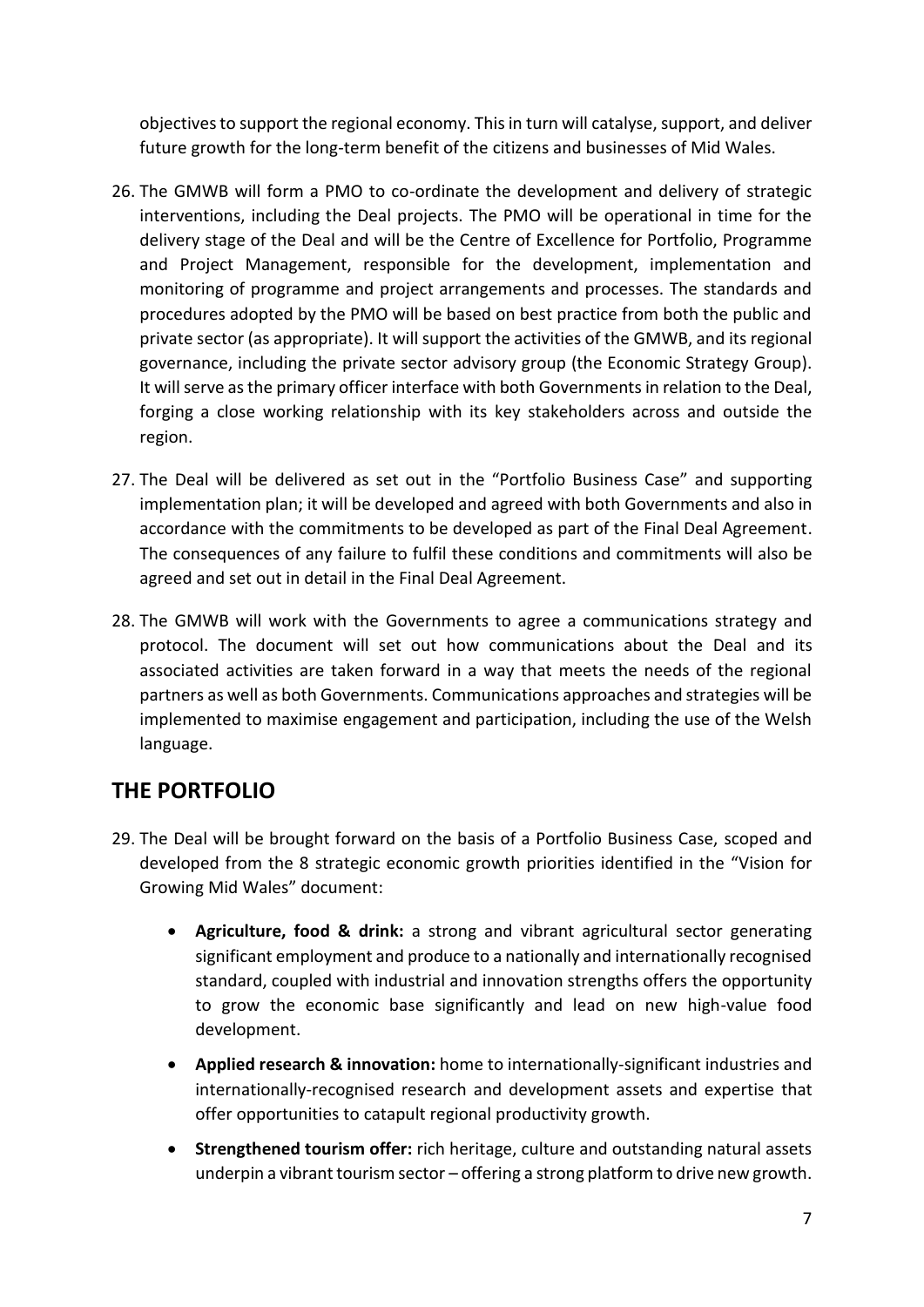- **Energy:** the region is well-placed to lead Welsh and UK efforts in developing and generating solutions to address the challenges of a future energy system, and to contribute towards net zero carbon goals. The Mid Wales region has developed a comprehensive energy strategy<sup>iv</sup> with the vision "To achieve a net zero carbon energy system that delivers social and economic benefits, eliminates fuel poverty, better connects Mid Wales to the rest of the UK, and contributes to wider UK decarbonisation".
- **Supporting enterprise:** a vision for a strong, resilient and diverse Mid Wales economy requires enterprises to start, grow and prosper with the right support and infrastructure.
- **Digital:** connectivity is an essential part of modern life, influencing how individuals work, communicate and access services. Significant economic opportunities can be unlocked through investing in regional digital infrastructure.
- **Transport:** connectivity improvements will also be required to catalyse and further growth investment in the Mid Wales region, building on existing linkages to help deliver the transport network required to meet social and labour mobility demands of a growing economy.
- **Skills & employment:** an effective, functioning labour market with the appropriate supply of skills and a capable workforce to meet business and industry demands will be essential if the Mid Wales economy is to grow and prosper.
- 30. Whilst the detail of the investment objectives for the Portfolio will be developed as part of the business case – the Portfolio will be required to generate tangible growth in jobs and productivity in the Mid Wales economy over the lifetime of the Deal.
- 31. The Portfolio will also look to develop a wider set of primary and secondary outcomes and outputs for progressing the economic wellbeing of the Mid Wales region through measures to reduce carbon, retain talent, reduce inequality and develop the use of Welsh Language. The Deal will also explore the role it can play in driving a Green Recovery and play its part in levelling-up the UK economy.
- 32. The detail of activity within the Portfolio in the form of potential Programmes and Projects is currently being scoped as part of the development of the Portfolio Business Case (as defined by Treasury guidance of both Governments). The GMWB will work with both Governments to develop an approach to agreeing the mechanism and level of business case review and assurance that will be appropriate to the level of investment. The requirements shall be in line with best practice and guidance on portfolio management from time to time. This will be identified and set out in agreed assurance, governance and implementation documentation to be developed between signing of the Heads of Terms and the signing of the Final Deal Agreement.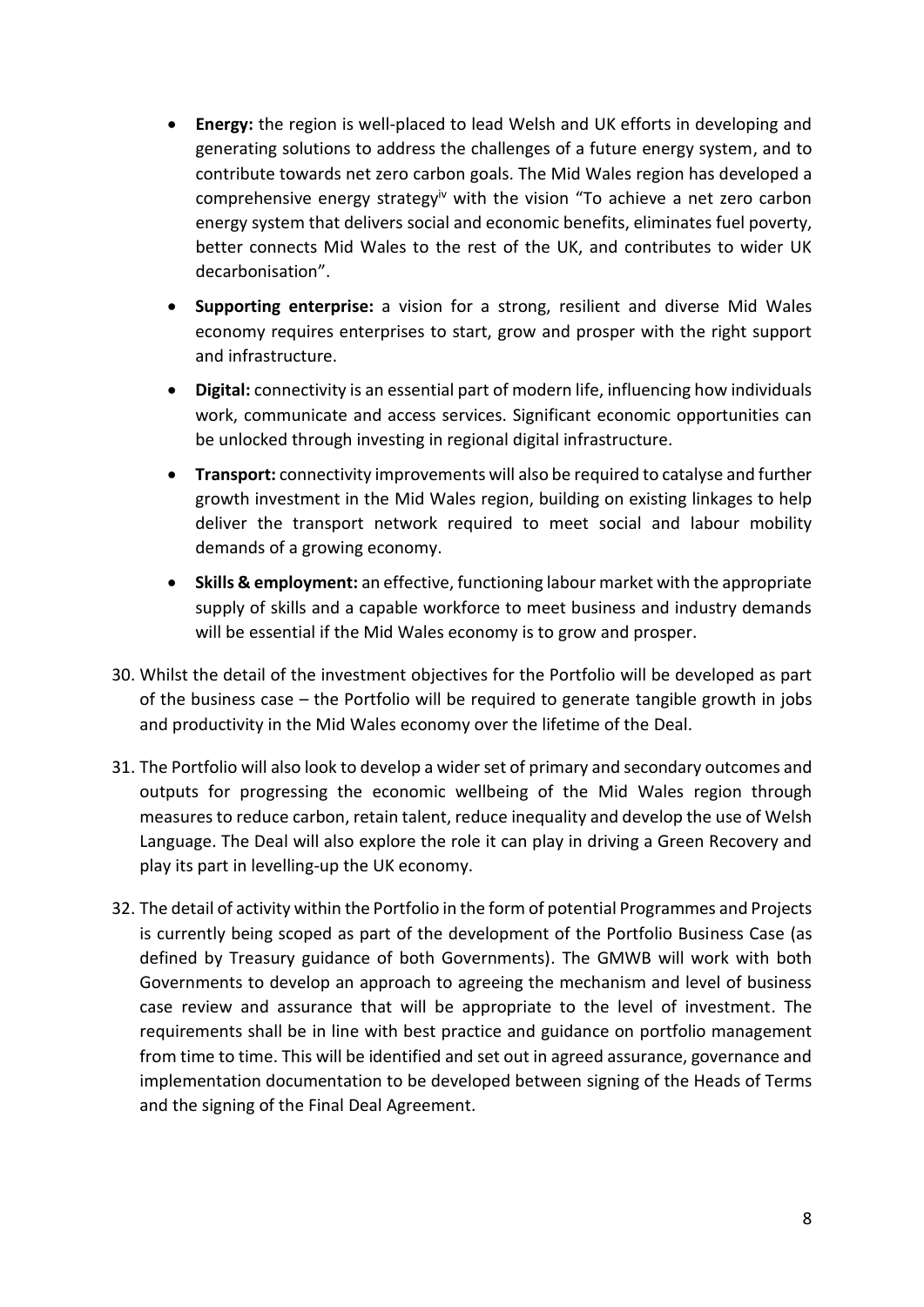## **GOVERNANCE AND ASSURANCE**

- 33. Strong and effective leadership and governance is paramount to both successful implementation and providing assurance and delivery confidence to governments, local authorities and wider regional partners. The Deal's development to date has seen extensive engagement and input from a range of stakeholders, from the development of the strategy and proposals to date, to establishing new governance structures that ensure strong advice and input from the private sector. This has seen the establishment of an Economic Strategy Group, comprised of, and chaired by representatives from the private sector. The Economic Strategy Group provides independent expert advice, support and challenge to the GMWB to ensure that proposals made and decisions taken reflect the interests of the private sector.
- 34. To support the delivery and implementation of the Deal, the Local Authorities will build upon the current governance arrangements under the existing Inter-Authority Agreement by the implementation of a second Governance Agreement (which will replace the first IAA). As part of new investment in the regional economy, Ministers from both Governments expect effective engagement with relevant Government departments, tertiary education and third sectors, as well as meaningful input from senior business and industry leaders.
- 35. The governance & assurance arrangements for the Deal will be guided by the emerging City & Growth Deal Governance and Assurance Framework, and the Parties will agree to adhere to such arrangements that are in place from time to time.
- 36. Both Governments require the use of the Better Business Cases guidance, which utilises the Five Case Model methodology, for the development of a Portfolio Business Case (PBC) and its identified constituent programmes and projects. The SPBC will underpin the development and management of the Mid Wales Growth Deal Portfolio. The management and delivery of these business cases will be expected to follow the relevant guidance on the management of portfolios, programmes and projects.
- 37. The portfolio, and any constituent programmes and projects will be owned and led regionally by the GMWB, with the Accountable Body being responsible for the financial management of the Deal and specific functions as will be detailed in the second IAA, on behalf of the GMWB. It will be the responsibility of the Accountable Body to manage the financial implications of the Portfolio, and its constituent programmes and projects, within defined budgets and on behalf of the GMWB.
- 38. Deal funding committed by both the Welsh Government and the UK Government will be delivered on a flat profile over a 15 year period, with the commencement of this funding period only when the terms of release have been satisfied.
- 39. Over the 15 year lifetime of the Deal Portfolio, both Governments intend to provide funds to the Accountable Body on an annual basis. The release of funding will be subject to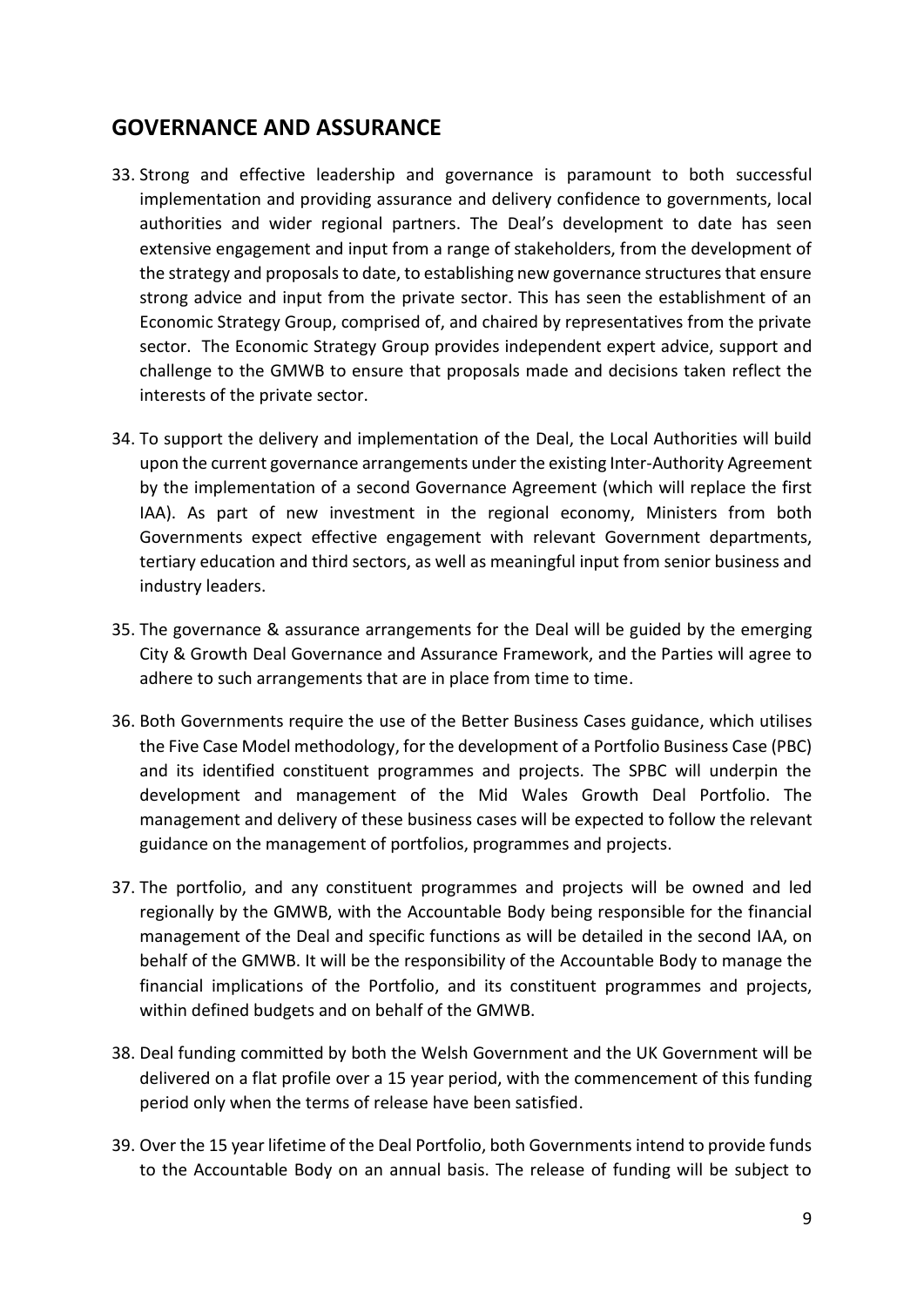agreeing assurance and monitoring of delivery of the Portfolio to the Governments' satisfaction. Initially, this will be based on demonstrating the feasibility, viability and value for money case of the Portfolio Business Case for the Deal. As such, all commitments in this document are subject to the approval of business cases. As part of this approval process, the Governments will need to be satisfied on numerous points, for example, that the relevant funding is in accordance with relevant departmental and government policies and the identification of relevant legal powers, and that the information provided is compliant with the extant governance and assurance framework.

- 40. The Parties agree that, on conclusion of the Final Deal Agreement, they will be engaged in a 15 year relationship, which will need to evolve and adapt. The Parties will use reasonable endeavours to develop and maintain an effective joint process to ensure that their relationships develop appropriately and in line with any agreed principles and objectives specified in the Final Deal Agreement or other relevant documents. Both Governments recognise the GMWB's "Vision for Growing Mid Wales" and its articulated case for change and its role as a partner in realising the region's long-term ambition for Mid Wales.
- 41. Both Governments and the GMWB commit to working to realise the economic potential of the Mid Wales region for mutual benefit and impact from public funds and for unlocking the potential of the private sector – ensuring the Deal can play its part alongside wider Government and regional investment in Mid Wales.
- 42. Nothing in these Heads of Terms is intended to, or shall be deemed to, establish any partnership of joint venture between the Parties, constitute any Party as the agent of another Party, nor authorise any of the Parties to make or enter into any commitments for of on behalf of any other Party.

## **WAYS OF WORKING**

- 43. The Parties agree to work in partnership and work collectively to resolve any issues that arise during the lifetime of the Deal.
- 44. The Parties are committed to transparency in decision-making and activities, but also recognise that for relationships to operate effectively there are some circumstances in which Parties must maintain confidentiality, particularly where commercial sensitivities are involved.
- 45. The Parties undertake to provide all information required to enable both Governments to undertake the necessary analysis, assurance, and monitoring to release funding to the agreed timescale, and acknowledge that such information will be provided in a manner or format that is compliant with the extant governance and assurance requirements as prescribed by either Government.